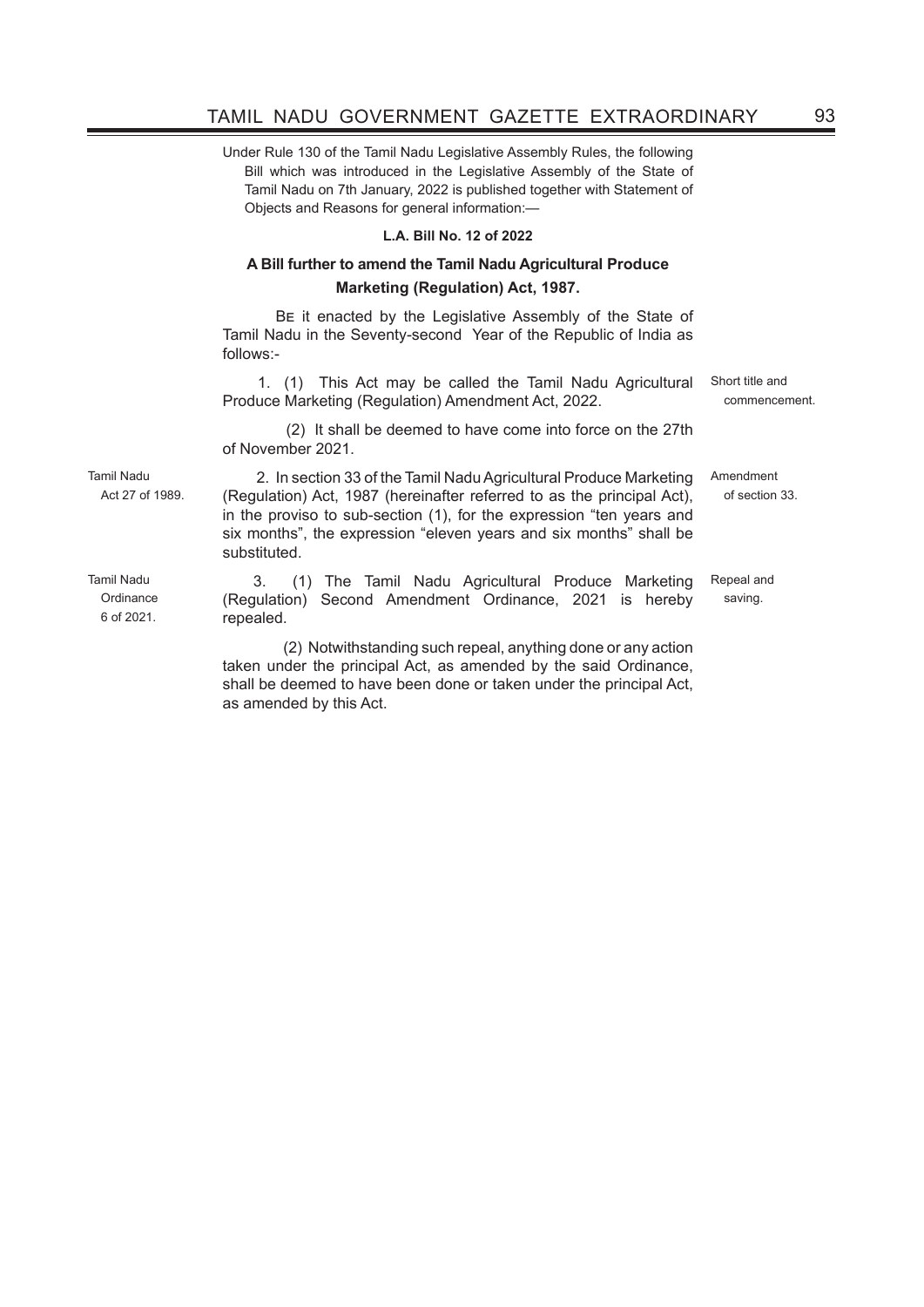## **STATEMENT OF OBJECTS AND REASONS.**

Sub-section (1) of section 33 of the Tamil Nadu Agricultural Produce Marketing (Regulation) Act, 1987 (Tamil Nadu Act 27 of 1989) empowers the Government to appoint a Special Officer to manage the affairs of a market committee pending constitution of a new market committee for a period not exceeding three years in the aggregate. By virtue of the said provision, the tenure of Special Officers who were appointed to manage the affairs of the market committees in the State were extended beyond the said three years period, by amending the proviso to sub-section (1) of section 33 of the said Act, from time to time. Lastly, their tenure were extended upto ten years and six months by Tamil Nadu Act 31 of 2021. The said period was due to expire on the 29th November 2021.

2. Out of the 26 market committees, members were nominated to 24 market committees except Tiruchirappalli and Cuddalore market committees. Of the said 24 market committees, the Chairman and Vice Chairman were elected in 23 market committees (except Theni market committee) and they assumed charge in the said 23 market committees.

3. Therefore, the tenure of Special Officers of 23 market committees (except Tiruchirappalli, Cuddalore and Theni market committees) was extended from 30-11-2020 to the date prior to the assumption of charges of the respective market committees by the members. Further, the tenure of the Special Officers of Tiruchirappalli, Cuddalore and Theni market committees was extended from 30-11-2020 to 29-11-2021.

4. In the mean time, on the 23rd July 2021, the members nominated to the said 24 market committees were withdrawn and Special Officers have been appointed for a period of one year to 23 market committees, except Tiruchirappalli, Cuddalore and Theni market committees.

5. Inasmuch as the extended tenure of the Special Officers of the market committees of Tiruchirappalli, Cuddalore and Theni was due to expire on 29-11-2021 and as some more time was required to nominate members to the said market committees, there was a compelling necessity to extend the tenure of the Special Officers of the said 3 market committees for a further period of one year beyond 29-11-2021 or till the reconstitution of the said market committees, whichever is earlier. The Government therefore, decided to amend the said Tamil Nadu Act 27 of 1989 suitably, for the above purpose.

6. To give effect to the above decision the Tamil Nadu Agricultural Produce Marketing (Regulation) Second Amendment Ordinance, 2021 was promulgated by the Hon'ble Governor on the 27th November 2021 and the same was published in the *Tamil Nadu Government Gazette* Extraordinary, dated the 27th November 2021.

7. The Bill seeks to replace the said Ordinance.

 **M.R.K. PANNEERSELVAM**  *Minister for Agriculture and Farmers Welfare.*